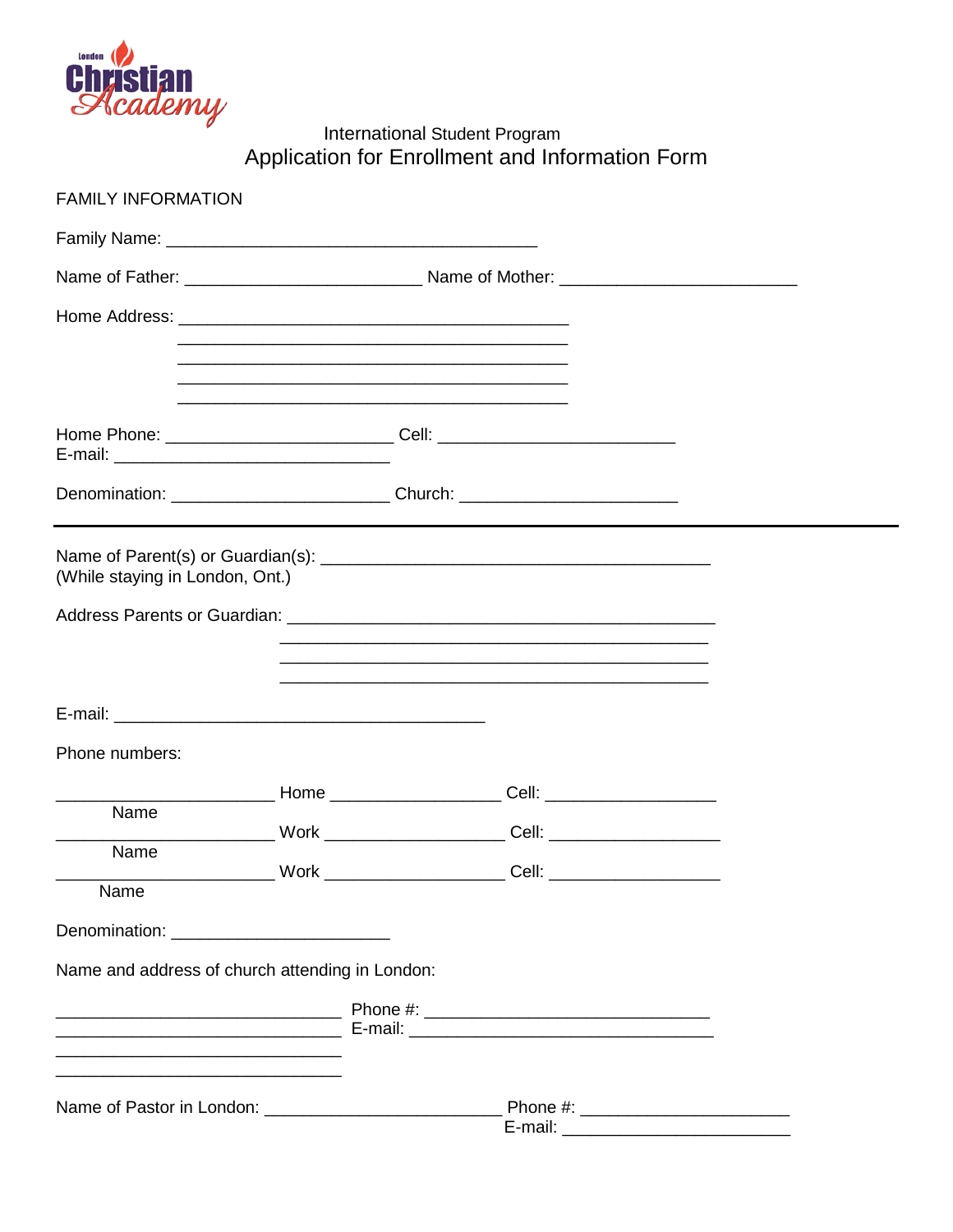|    | 1. Why do you desire to enroll your child/ren in London Christian Academy?                                          |  |  |
|----|---------------------------------------------------------------------------------------------------------------------|--|--|
|    |                                                                                                                     |  |  |
|    | 2. What are your expectations for your child/ren?                                                                   |  |  |
| З. | What are your expectations for The London Christian Academy?                                                        |  |  |
|    | 4. Give a description of what activities in your home contribute to the spiritual development of your<br>child/ren? |  |  |
|    |                                                                                                                     |  |  |
|    | 5. Briefly describe your spiritual walk with the Lord.                                                              |  |  |
|    |                                                                                                                     |  |  |
|    | <b>STUDENT INFORMATION</b>                                                                                          |  |  |
|    |                                                                                                                     |  |  |
|    |                                                                                                                     |  |  |
|    |                                                                                                                     |  |  |
|    | Grade level applying for ________________                                                                           |  |  |
|    |                                                                                                                     |  |  |
|    |                                                                                                                     |  |  |